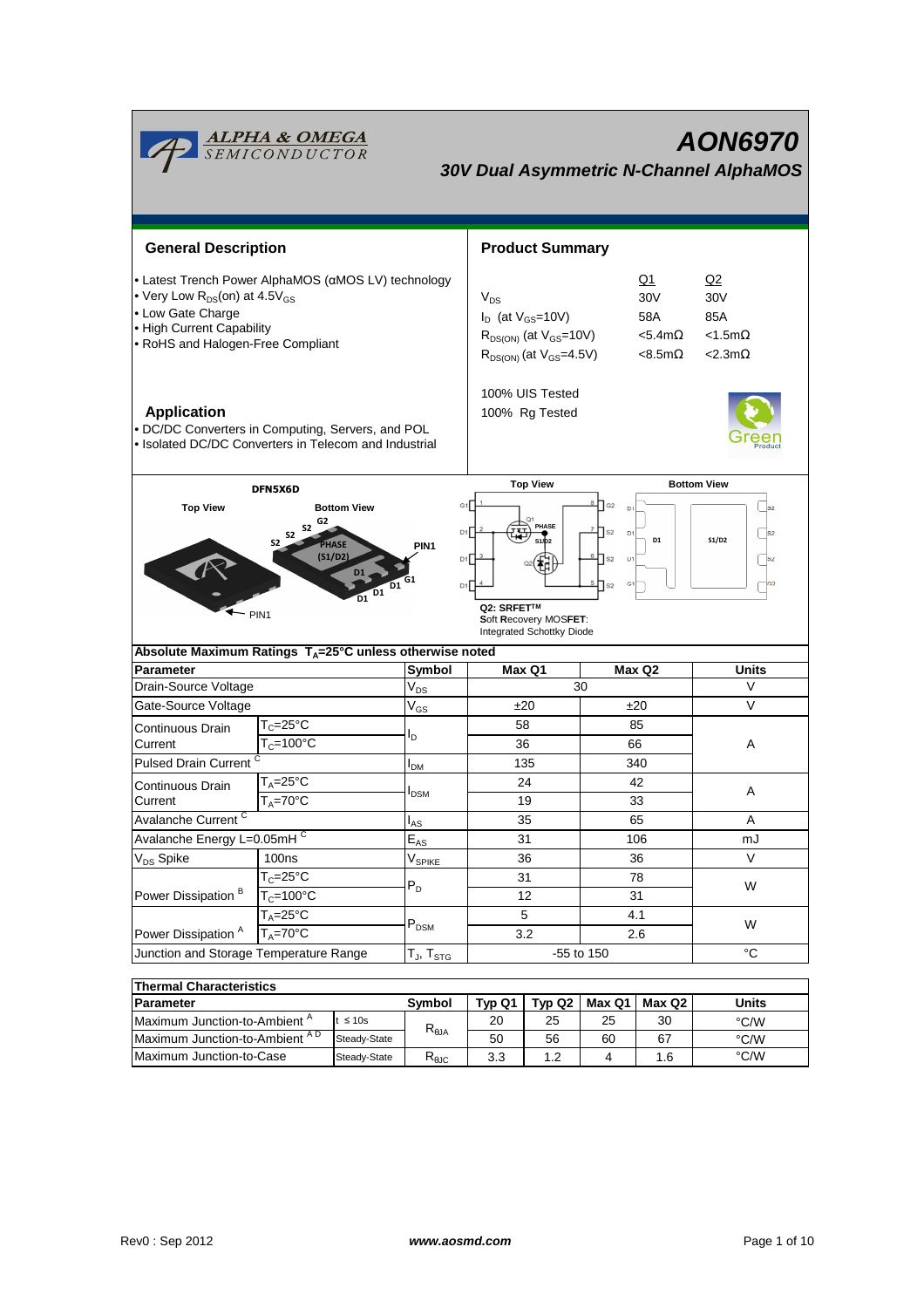

#### **Q1 Electrical Characteristics (TJ=25°C unless otherwise noted)**

| <b>Symbol</b>                           | <b>Parameter</b>                      | <b>Conditions</b>                                                                           |                              | Min | <b>Typ</b>     | <b>Max</b>   | <b>Units</b> |  |  |
|-----------------------------------------|---------------------------------------|---------------------------------------------------------------------------------------------|------------------------------|-----|----------------|--------------|--------------|--|--|
| <b>STATIC PARAMETERS</b>                |                                       |                                                                                             |                              |     |                |              |              |  |  |
| <b>BV<sub>DSS</sub></b>                 | Drain-Source Breakdown Voltage        | $I_D = 250 \mu A$ , $V_{GS} = 0V$                                                           |                              | 30  |                |              | $\vee$       |  |  |
| $I_{DSS}$                               | Zero Gate Voltage Drain Current       | $V_{DS}$ =30V, $V_{GS}$ =0V                                                                 |                              |     |                | $\mathbf{1}$ | μA           |  |  |
|                                         |                                       |                                                                                             | $T_{\text{J}} = 55^{\circ}C$ |     |                | 5            |              |  |  |
| $I_{GSS}$                               | Gate-Body leakage current             | $V_{DS} = 0V$ , $V_{GS} = \pm 20V$                                                          |                              |     |                | ±100         | nA           |  |  |
| $\mathsf{V}_{\mathsf{GS}(\mathsf{th})}$ | Gate Threshold Voltage                | $V_{DS} = V_{GS} I_D = 250 \mu A$                                                           |                              | 1.3 | 1.8            | 2.3          | $\vee$       |  |  |
| $R_{DS(ON)}$                            | Static Drain-Source On-Resistance     | $V_{GS}$ =10V, $I_{D}$ =20A                                                                 |                              |     | 4.4            | 5.4          |              |  |  |
|                                         |                                       |                                                                                             | $T_i = 125^{\circ}C$         |     | 6.8            | 8.3          | $m\Omega$    |  |  |
|                                         |                                       | $V_{GS} = 4.5V, I_D = 20A$                                                                  |                              | 6.7 | 8.5            | $m\Omega$    |              |  |  |
| $g_{FS}$                                | <b>Forward Transconductance</b>       | $V_{DS}$ =5V, I <sub>D</sub> =20A                                                           |                              | 80  |                | S            |              |  |  |
| $V_{SD}$                                | Diode Forward Voltage                 | $IS=1A, VGS=0V$                                                                             |                              | 0.7 | $\mathbf{1}$   | $\vee$       |              |  |  |
| $I_{\rm S}$                             | Maximum Body-Diode Continuous Current |                                                                                             |                              |     |                | 35           | A            |  |  |
|                                         | <b>DYNAMIC PARAMETERS</b>             |                                                                                             |                              |     |                |              |              |  |  |
| $C_{iss}$                               | Input Capacitance                     |                                                                                             |                              |     | 1171           |              | pF           |  |  |
| $C_{\rm oss}$                           | <b>Output Capacitance</b>             | V <sub>GS</sub> =0V, V <sub>DS</sub> =15V, f=1MHz                                           |                              |     | 284            |              | pF           |  |  |
| $C_{\text{rss}}$                        | Reverse Transfer Capacitance          |                                                                                             |                              | 59  |                | pF           |              |  |  |
| $R_{q}$                                 | Gate resistance                       | $V_{GS}$ =0V, $V_{DS}$ =0V, f=1MHz                                                          | 0.3                          | 0.6 | 0.9            | Ω            |              |  |  |
| <b>SWITCHING PARAMETERS</b>             |                                       |                                                                                             |                              |     |                |              |              |  |  |
| Q <sub>q</sub> (10V)                    | <b>Total Gate Charge</b>              | $V_{GS}$ =10V, $V_{DS}$ =15V, $I_{D}$ =20A                                                  |                              |     | 17             | 23           | nC           |  |  |
| $Q_g(4.5V)$                             | <b>Total Gate Charge</b>              |                                                                                             |                              |     | 8              | 11           | nC           |  |  |
| $Q_{gs}$                                | Gate Source Charge                    |                                                                                             |                              |     | 4.7            |              | nС           |  |  |
| $\mathsf{Q}_{\underline{\mathsf{gd}}}$  | Gate Drain Charge                     |                                                                                             |                              |     | $\overline{2}$ |              | nC           |  |  |
| $\mathsf{t}_{\mathsf{D}(\mathsf{on})}$  | Turn-On DelayTime                     |                                                                                             |                              |     | 6.5            |              | ns           |  |  |
| $\mathfrak{t}_{\mathsf{r}}$             | Turn-On Rise Time                     | $V_{GS}$ =10V, $V_{DS}$ =15V, R <sub>L</sub> =0.75 $\Omega$ ,<br>$R_{\text{GEN}} = 3\Omega$ |                              |     | 15.5           |              | ns           |  |  |
| $t_{D(off)}$                            | Turn-Off DelayTime                    |                                                                                             |                              |     | 17             |              | ns           |  |  |
| $\mathbf{t}_\text{f}$                   | <b>Turn-Off Fall Time</b>             |                                                                                             |                              |     | 2.5            |              | ns           |  |  |
| $t_{rr}$                                | Body Diode Reverse Recovery Time      | $I_F = 20A$ , dl/dt=500A/ $\mu$ s                                                           |                              |     | 12.3           |              | ns           |  |  |
| $Q_{rr}$                                | Body Diode Reverse Recovery Charge    | $IF=20A$ , dl/dt=500A/ $\mu$ s                                                              |                              |     | 22.5           |              | nC           |  |  |

A. The value of R<sub>θJA</sub> is measured with the device mounted on 1in<sup>2</sup> FR-4 board with 2oz. Copper, in a still air environment with T<sub>A</sub> =25°C. The Power dissipation  $\overline{P}_{DSM}$  is based on R<sub>BJA</sub> t ≤ 10s and the maximum allowed junction temperature of 150°C. The value in any given application depends on the user's specific board design.

B. The power dissipation P<sub>D</sub> is based on T<sub>J(MAX)</sub>=150°C, using junction-to-case thermal resistance, and is more useful in setting the upper<br>dissipation limit for cases where additional heatsinking is used.

C. Repetitive rating, pulse width limited by junction temperature T<sub>J(MAX)</sub>=150°C. Ratings are based on low frequency and duty cycles to keep initial  $T_J = 25^\circ$  C.

D. The  $R_{h1A}$  is the sum of the thermal impedence from junction to case  $R_{h1C}$  and case to ambient.

E. The static characteristics in Figures 1 to 6 are obtained using <300µs pulses, duty cycle 0.5% max.

F. These curves are based on the junction-to-case thermal impedence which is measured with the device mounted to a large heatsink, assuming a maximum junction temperature of  $T_{J(MAX)}=150^\circ$  C. The SOA curve provides a single pulse rating.

G. The maximum current rating is limited by package.

H. These tests are performed with the device mounted on 1 in<sup>2</sup> FR-4 board with 2oz. Copper, in a still air environment with TA=25°C.

COMPONENTS IN LIFE SUPPORT DEVICES OR SYSTEMS ARE NOT AUTHORIZED. AOS DOES NOT ASSUME ANY LIABILITY ARISING OUT OF SUCH APPLICATIONS OR USES OF ITS PRODUCTS. AOS RESERVES THE RIGHT TO IMPROVE PRODUCT DESIGN, FUNCTIONS AND RELIABILITY WITHOUT NOTICE.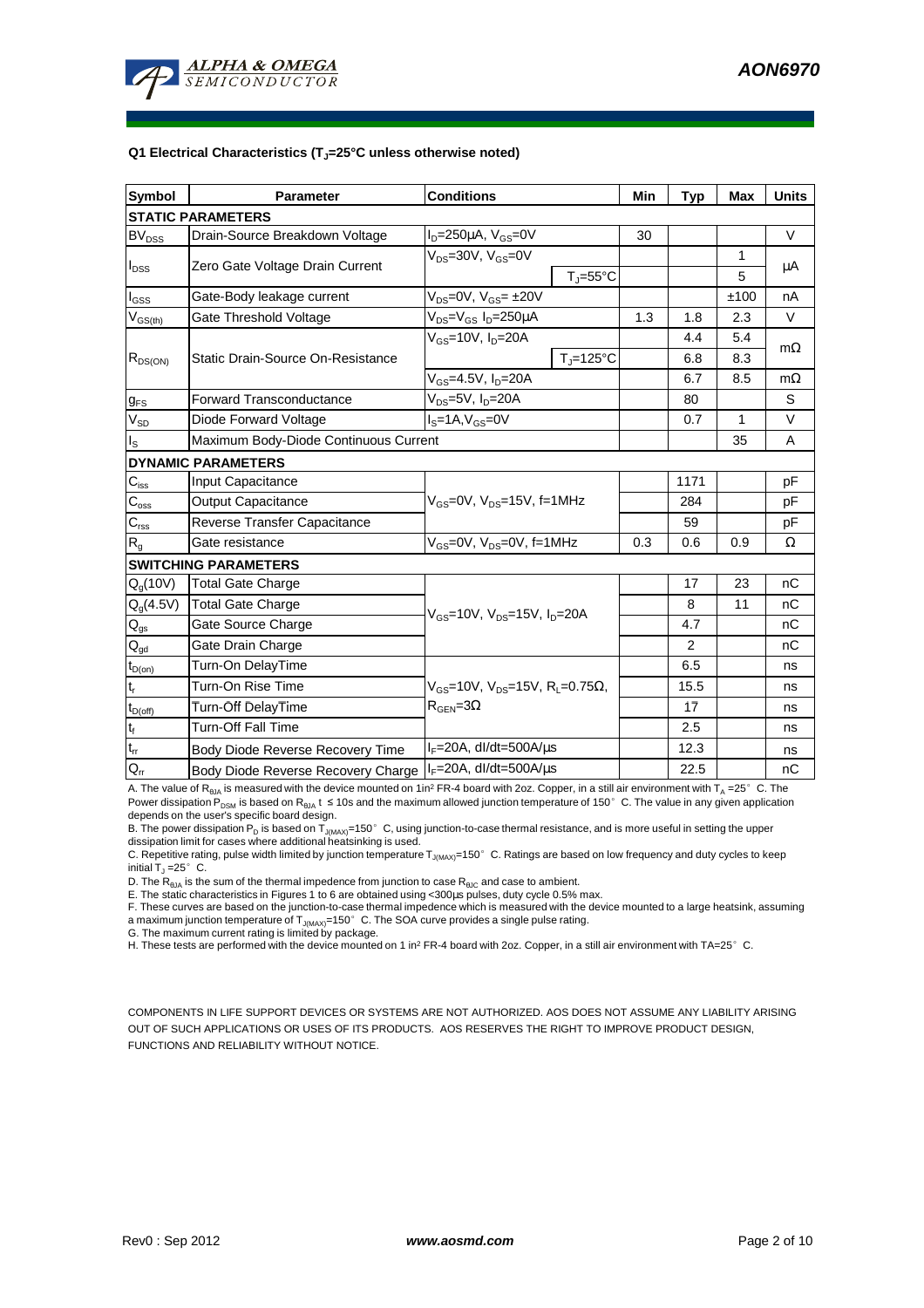

## **Q1-CHANNEL: TYPICAL ELECTRICAL AND THERMAL CHARACTERISTICS**

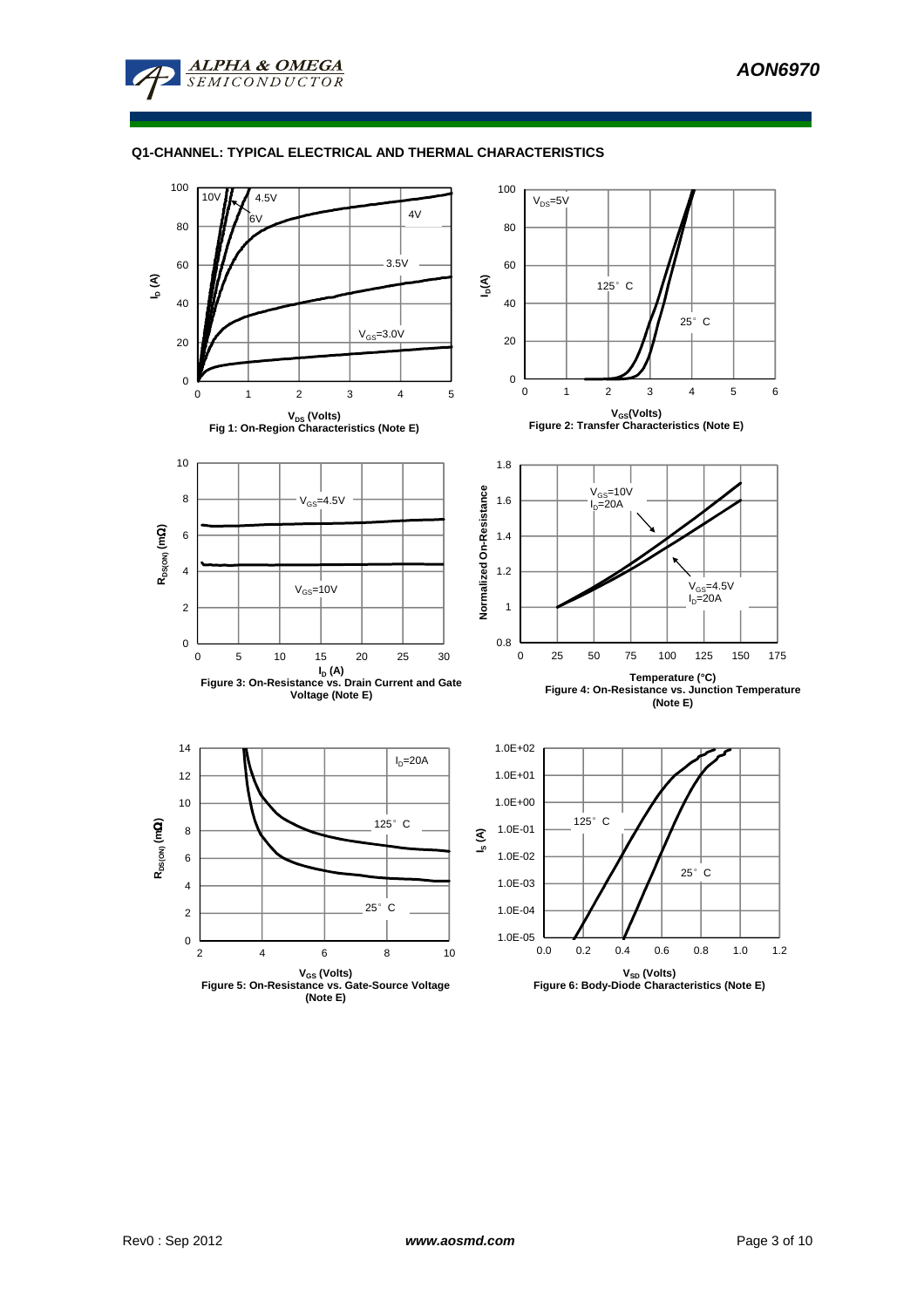

# **Q1-CHANNEL: TYPICAL ELECTRICAL AND THERMAL CHARACTERISTICS**



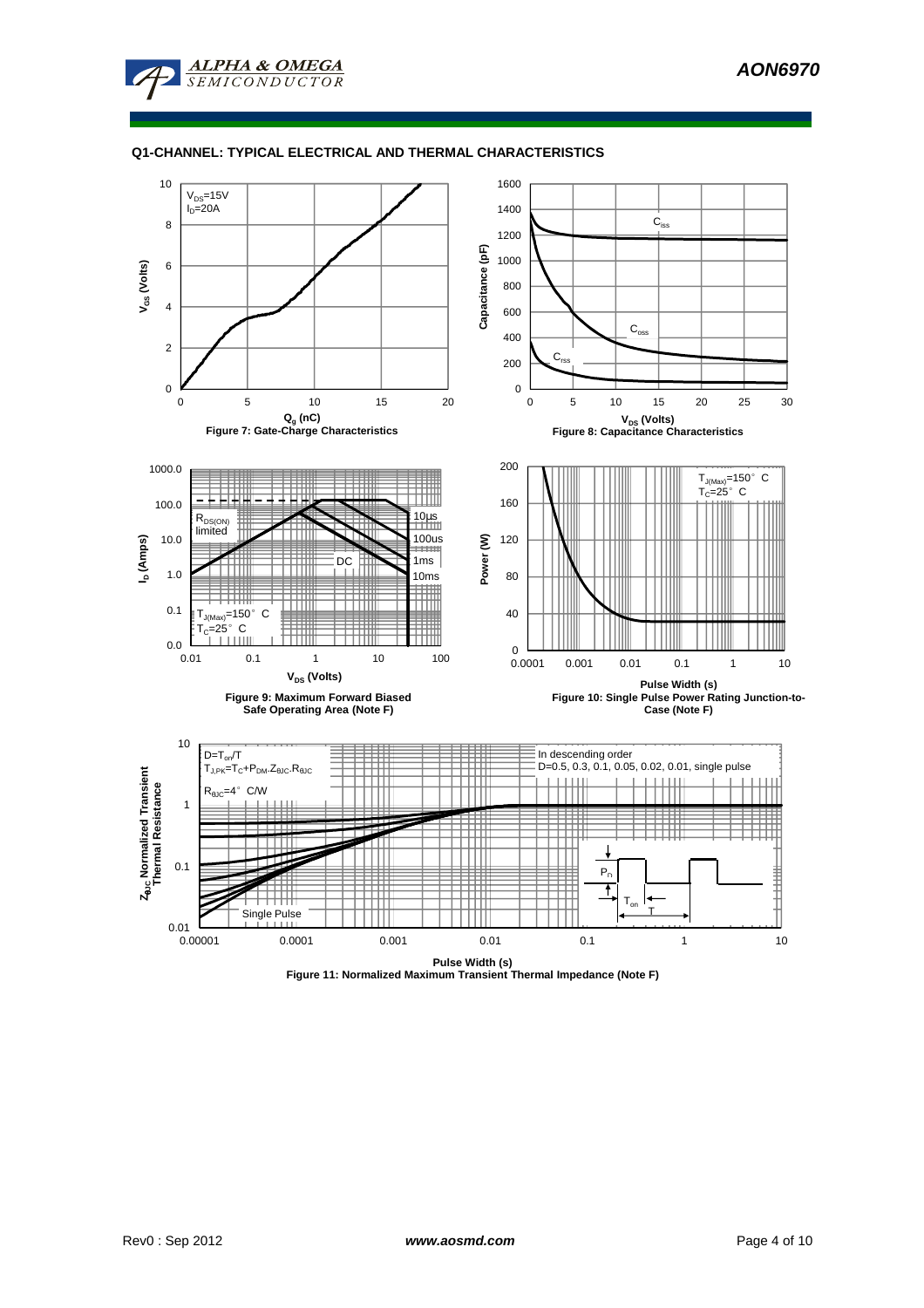

## **Q1-CHANNEL: TYPICAL ELECTRICAL AND THERMAL CHARACTERISTICS**





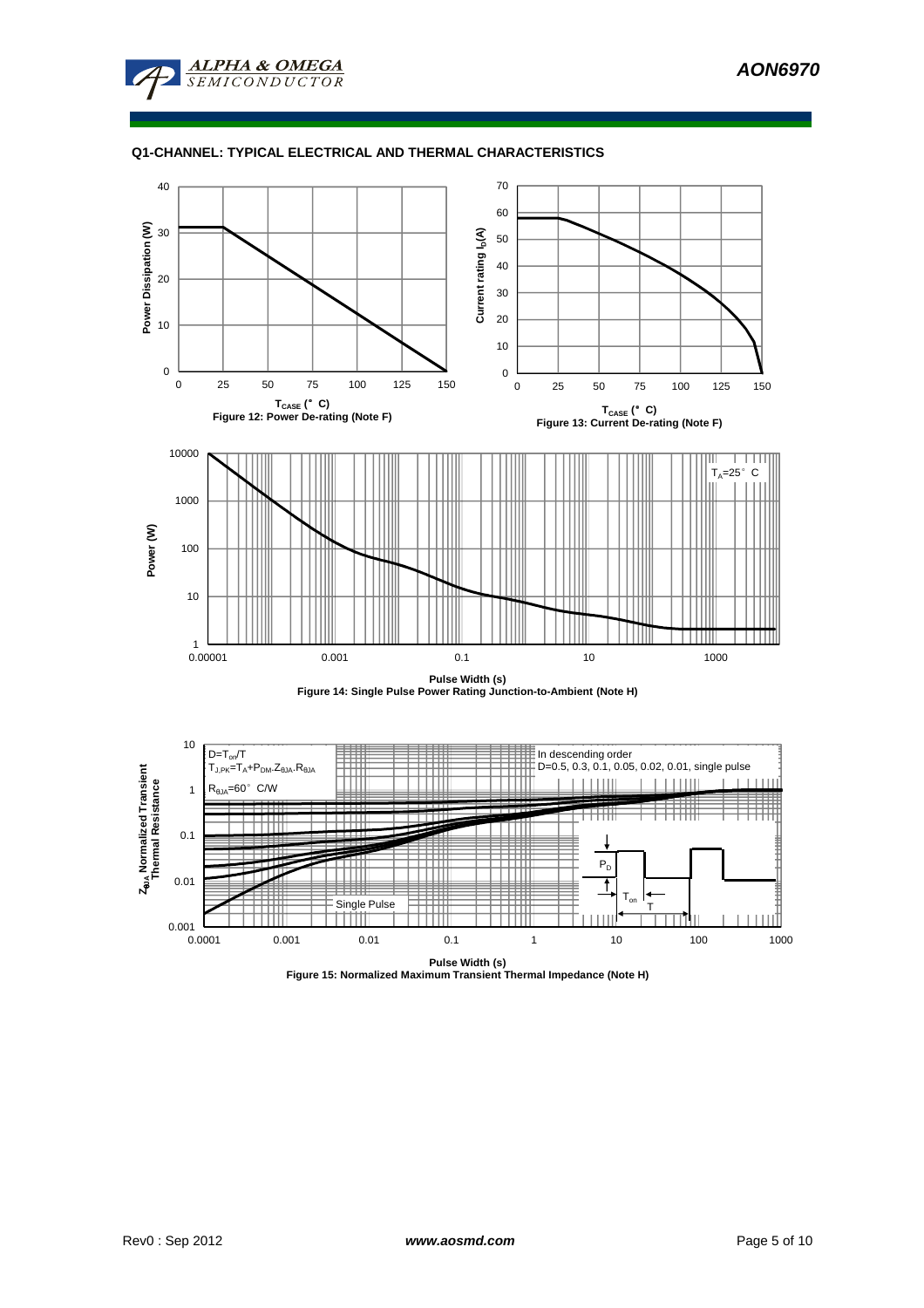

#### **Q2 Electrical Characteristics (TJ=25°C unless otherwise noted)**

| <b>Symbol</b>                           | <b>Parameter</b>                                   | <b>Conditions</b>                                                                  | Min                 | <b>Typ</b> | <b>Max</b> | <b>Units</b> |           |  |  |
|-----------------------------------------|----------------------------------------------------|------------------------------------------------------------------------------------|---------------------|------------|------------|--------------|-----------|--|--|
| <b>STATIC PARAMETERS</b>                |                                                    |                                                                                    |                     |            |            |              |           |  |  |
| <b>BV<sub>DSS</sub></b>                 | Drain-Source Breakdown Voltage                     | $I_D = 10mA$ , $V_{GS} = 0V$                                                       |                     | 30         |            |              | $\vee$    |  |  |
| $I_{\text{DSS}}$                        | Zero Gate Voltage Drain Current                    | $V_{DS}$ =30V, $V_{GS}$ =0V                                                        |                     |            |            | 0.5          | mA        |  |  |
|                                         |                                                    |                                                                                    | $T_i = 55^{\circ}C$ |            |            | 100          |           |  |  |
| $I_{GSS}$                               | Gate-Body leakage current                          | $V_{DS} = 0V$ , $V_{GS} = \pm 20V$                                                 |                     |            |            | ±100         | nA        |  |  |
| $\mathsf{V}_{\mathsf{GS}(\mathsf{th})}$ | Gate Threshold Voltage                             | $V_{DS} = V_{GS} I_D = 250 \mu A$                                                  |                     | 1.3        | 1.8        | 2.3          | $\vee$    |  |  |
| $R_{DS(ON)}$                            | Static Drain-Source On-Resistance                  | $V_{GS}$ =10V, $I_{D}$ =20A                                                        |                     |            | 1.2        | 1.5          | $m\Omega$ |  |  |
|                                         |                                                    |                                                                                    | $T_i = 125$ °C      |            | 1.6        | 2            |           |  |  |
|                                         |                                                    | $V_{GS}$ =4.5V, $I_D$ =20A                                                         |                     |            | 1.8        | 2.3          | $m\Omega$ |  |  |
| $g_{FS}$                                | <b>Forward Transconductance</b>                    | $V_{DS}$ =5V, I <sub>D</sub> =20A                                                  |                     | 100        |            | S            |           |  |  |
| $V_{SD}$                                | Diode Forward Voltage                              | $I_S = 1A$ , $V_{GS} = 0V$                                                         |                     | 0.46       | 0.6        | V            |           |  |  |
| $I_{\rm S}$                             | Maximum Body-Diode Continuous Current <sup>G</sup> |                                                                                    |                     |            |            | 85           | A         |  |  |
|                                         | <b>DYNAMIC PARAMETERS</b>                          |                                                                                    |                     |            |            |              |           |  |  |
| $C_{\text{iss}}$                        | Input Capacitance                                  |                                                                                    |                     |            | 3973       |              | pF        |  |  |
| $C_{\rm oss}$                           | <b>Output Capacitance</b>                          | $V_{GS}$ =0V, $V_{DS}$ =15V, f=1MHz                                                |                     |            | 1100       |              | pF        |  |  |
| $C_{\text{rss}}$                        | Reverse Transfer Capacitance                       |                                                                                    |                     | 134        |            | pF           |           |  |  |
| $R_{g}$                                 | Gate resistance                                    | $V_{GS}$ =0V, $V_{DS}$ =0V, f=1MHz                                                 | 0.3                 | 0.65       | 1          | Ω            |           |  |  |
|                                         | <b>SWITCHING PARAMETERS</b>                        |                                                                                    |                     |            |            |              |           |  |  |
| $Q_q(10V)$                              | <b>Total Gate Charge</b>                           | $V_{GS}$ =10V, $V_{DS}$ =15V, $I_{D}$ =20A                                         |                     |            | 60         | 85           | nC        |  |  |
| $Q_g(4.5V)$                             | <b>Total Gate Charge</b>                           |                                                                                    |                     |            | 27         | 38           | nC        |  |  |
| $Q_{gs}$                                | Gate Source Charge                                 |                                                                                    |                     |            | 12         |              | nC        |  |  |
| $Q_{gd}$                                | Gate Drain Charge                                  |                                                                                    |                     |            | 10         |              | nC        |  |  |
| $t_{D(on)}$                             | Turn-On DelayTime                                  |                                                                                    |                     |            | 11.5       |              | ns        |  |  |
| $t_r$                                   | Turn-On Rise Time                                  | $V_{GS}$ =10V, $V_{DS}$ =15V, R <sub>i</sub> =0.75Ω,<br>$R_{\text{GEN}} = 3\Omega$ |                     |            | 16         |              | ns        |  |  |
| $t_{D(off)}$                            | Turn-Off DelayTime                                 |                                                                                    |                     |            | 38         |              | ns        |  |  |
| $\mathbf{t}_\text{f}$                   | <b>Turn-Off Fall Time</b>                          |                                                                                    |                     |            | 7          |              | ns        |  |  |
| $t_{rr}$                                | Body Diode Reverse Recovery Time                   | $I_F = 20A$ , dl/dt=500A/ $\mu$ s                                                  |                     |            | 20.8       |              | ns        |  |  |
| $Q_{rr}$                                | Body Diode Reverse Recovery Charge                 | $I_F = 20A$ , dl/dt=500A/ $\mu$ s                                                  |                     |            | 60         |              | nC        |  |  |

A. The value of  $R_{\theta JA}$  is measured with the device mounted on 1in<sup>2</sup> FR-4 board with 2oz. Copper, in a still air environment with T<sub>A</sub> =25°C. The Power dissipation P<sub>DSM</sub> is based on R<sub>θJA</sub> t ≤ 10s and the maximum allowed junction temperature of 150°C. The value in any given application depends on the user's specific board design.

B. The power dissipation P<sub>D</sub> is based on T<sub>J(MAX)</sub>=150°C, using junction-to-case thermal resistance, and is more useful in setting the upper dissipation limit for cases where additional heatsinking is used.

C. Repetitive rating, pulse width limited by junction temperature  $T_{J(MAX)}$ =150°C. Ratings are based on low frequency and duty cycles to keep initial  $T_J = 25^\circ$  C.

D. The  $R_{AJA}$  is the sum of the thermal impedence from junction to case  $R_{AJC}$  and case to ambient.

E. The static characteristics in Figures 1 to 6 are obtained using <300µs pulses, duty cycle 0.5% max.

F. These curves are based on the junction-to-case thermal impedence which is measured with the device mounted to a large heatsink, assuming a maximum junction temperature of  $T_{J(MAX)}$ =150° C. The SOA curve provides a single pulse rating.

G. The maximum current rating is limited by package.

H. These tests are performed with the device mounted on 1 in<sup>2</sup> FR-4 board with 2oz. Copper, in a still air environment with TA=25°C.

COMPONENTS IN LIFE SUPPORT DEVICES OR SYSTEMS ARE NOT AUTHORIZED. AOS DOES NOT ASSUME ANY LIABILITY ARISING OUT OF SUCH APPLICATIONS OR USES OF ITS PRODUCTS. AOS RESERVES THE RIGHT TO IMPROVE PRODUCT DESIGN, FUNCTIONS AND RELIABILITY WITHOUT NOTICE.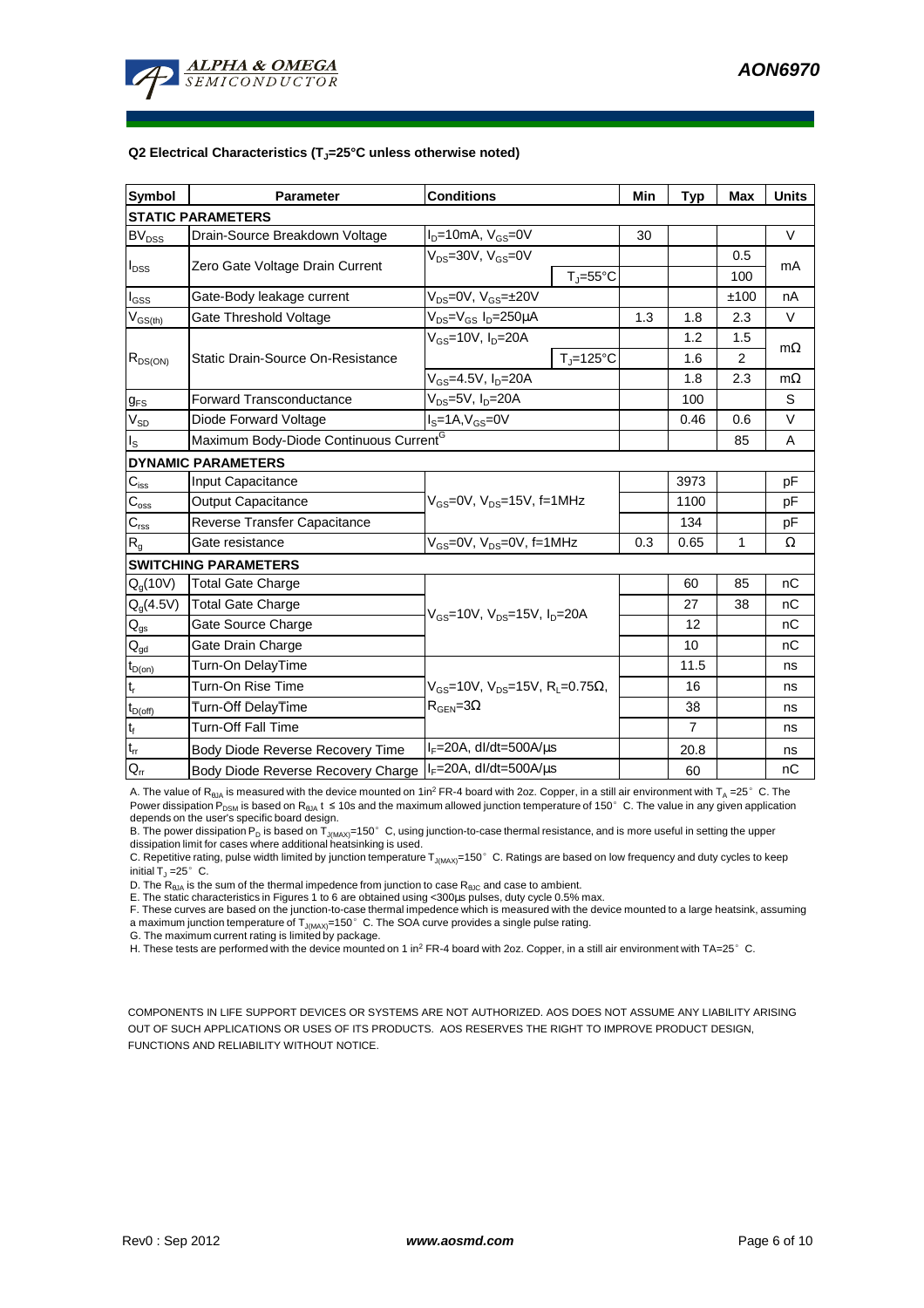



**VSD (Volts) Figure 6: Body-Diode Characteristics (Note E)**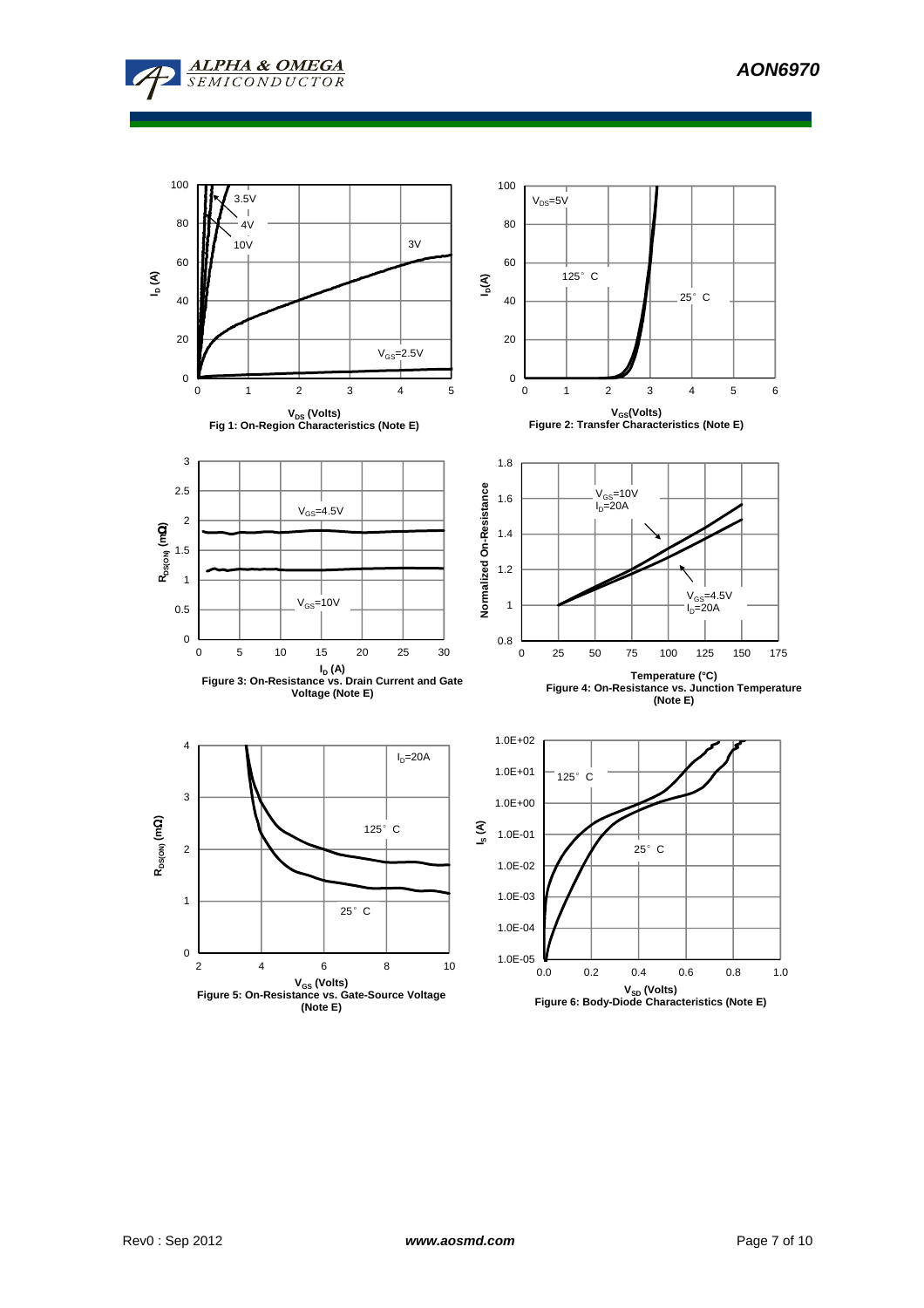





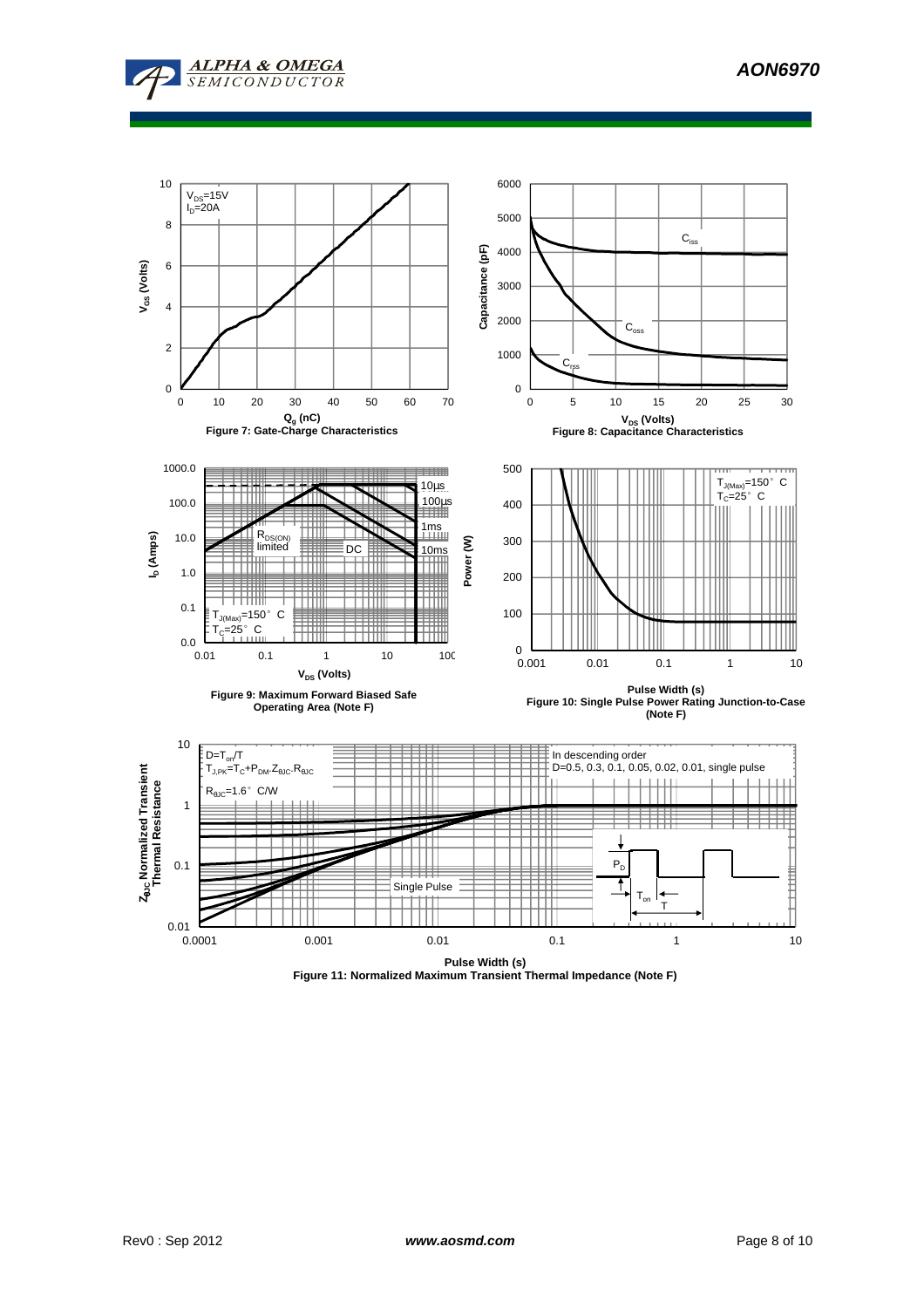